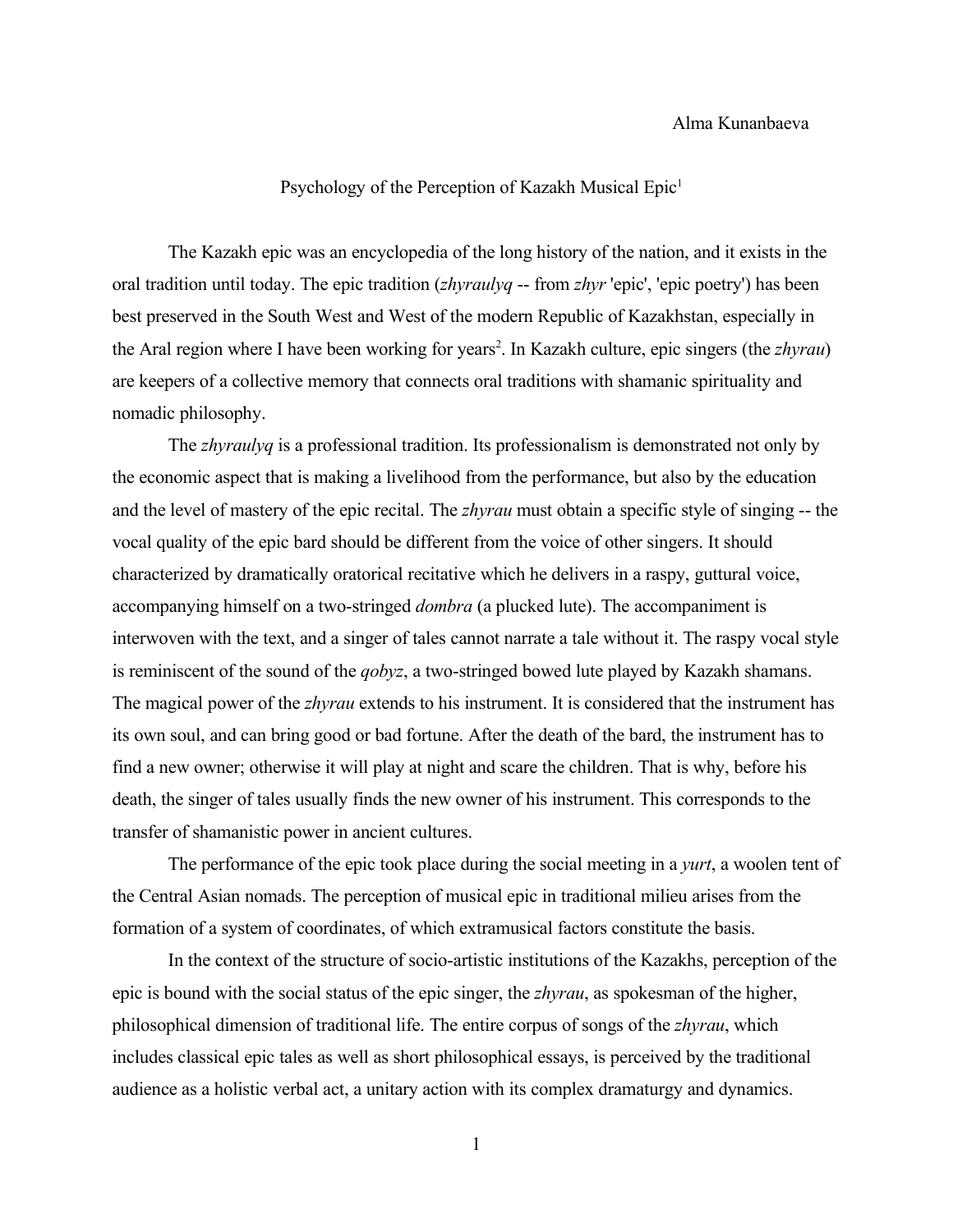Storytellers themselves understand their performance as the creation of a panorama of traditional life with which listeners can empathize, and this empathy becomes a way to measure the vitality of the human spirit.

The syncretism of perception encompasses also the non-isolatable nature of the act of epic music-making from its interactive context, where epic songs alternate with discussions (*mono*logue*, dia*logue, and "*poly*logue") on various themes. Indeed, the songs themselves call for these discussions. The mastery of the discussants and their knowledge of tradition lead the singer, as it were, by analogy or association, and direct the selection of themes in the composition.

The singers themselves put emphasis on their dependence on the audience. This is conclusively evidenced in the statements made by individual *zhyrau*. For instance: "The expectations of the listeners give birth to song"; "The understanding of the deep essence of the song multiplies the strength and energizes the memory of the singer"; "The good listener is wings and buttress to the songs," and so like.

The traditional listener does not remain passive even in the performer-audience equation, and is involved in the utterance act. His role manifests itself in his participation in the discussions preceding and concluding song, as well as in the approving, appreciative exclamations shouted to the singer. Interestingly, these acclamations may not be spontaneous and chaotic, but have independent status in the framework of *musical* form. Knowledge of the canons of the tradition of perception of epic singing manifests itself at once on this parameter too, though it may seem fully personal. (Let us not forget that such supportive exclamations and encouraging shouts have also an opposite relationship: their influence on the progress of song and the inspiration they give to the singer of tales).

In the process of establishing contact with a new audience the *zhyrau* elicits the coming forth of a "group of experts," as it were, or that of a specialist, and in the course of the entire performance takes cues from the latter's perception. This person becomes an interpreter ("mediator") between the singer and the rest of the audience, and assists the song-recitalist in "entering" the act of music-making and "exiting" from it. It is he too, who kindles the discussions and determines the "subject" of music-making.

Following the customary sequence of epic genres, the *zhyrau* begins the singing with the *bastau*, i.e., "opening, introductory song." In *bastau*, a personal song of the *zhyrau*, created by him, may be performed. Alternatively, a *bastau* of some famous singer of tales of the past may be sung.

2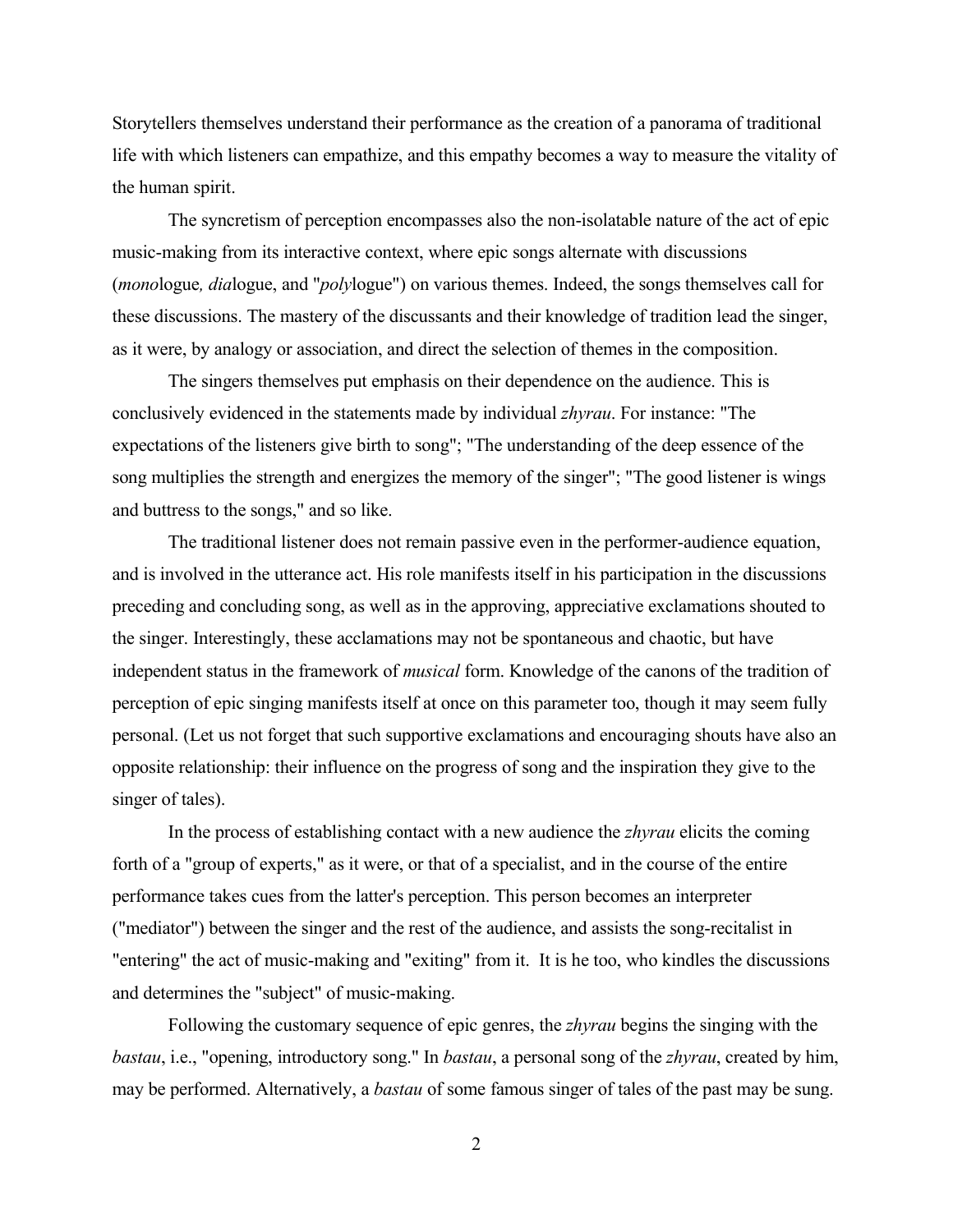In it the singer calls for inspiration and establishes contact with the audience. The group of opening songs is important, but its basic function is to capture the audience's attention and to gradually prepare the listeners for the larger epic rendering. Then, normally without significant interruption, come the "words of edification," the so-called *terme* (lit. 'to string' -- 'to string something like pearls', 'threading'): a collection of aphorisms, which enunciate the ethic code of traditional society and its moral values.

The length of time that the *zhyrau* dwells on this level -- the *terme* level -- depends on the individuals who make up the audience: young/old, married/celibates, the prevalence of men or women, and so on, as well as on the audience's readiness for transition to lengthy recitation. And only after the basic group of listeners had formed itself does the *zhyrau* pass on to the narration proper of the epic subject (such as *Korogly*, *Qoblandy*, *Alpamys*, and some more). These major tales can contain up to twenty thousand lines.

In the progress toward the central moment of performance -- to the narration of long epic stories -- contact with the listeners changes in form. From the direct dialogue with the audience, the *zhyrau*, traveling through time and space, as it were, gradually autonomies himself and "leads away" the listeners in his wake. This motion on the time scale is akin to the *shamanistic* act, and in many ways inherits its imperatives: widespread tales of some "wondrous happenings" at the moment of epic song-utterance (thunder, lightning, storm, and even rain in a region in which rainfall is extremely rare), taboos on interruption of the singing and other unwonted intrusions (it would be a violation of the process of birth of the song, that is like the birth of the human being), the dangers ensuing from the presence of ritually unclean persons (who had broken vows), belief in the incarnation of a protective spirit in the singer, and so on, and so forth.

Departure from the performance act (or "return") is likewise gradual and occurs at several levels: *tolgau* songs (musing on the foundation of being), and then *arnau*, dedications and wellwishes to listeners.

Considering the entire functional complex of traditional epic *zhyraulyq*, one can speak of the formation of a specific epic audience which could be defined as no less professional than the singer of tales. To the traditional listener, communion with the *zhyrau* is "journey," "ascension," "rebirth." The need for renewal of this communion owes itself not only to esthetic desiderata, but also to the recognition of the beneficent social function of the epic performer.

3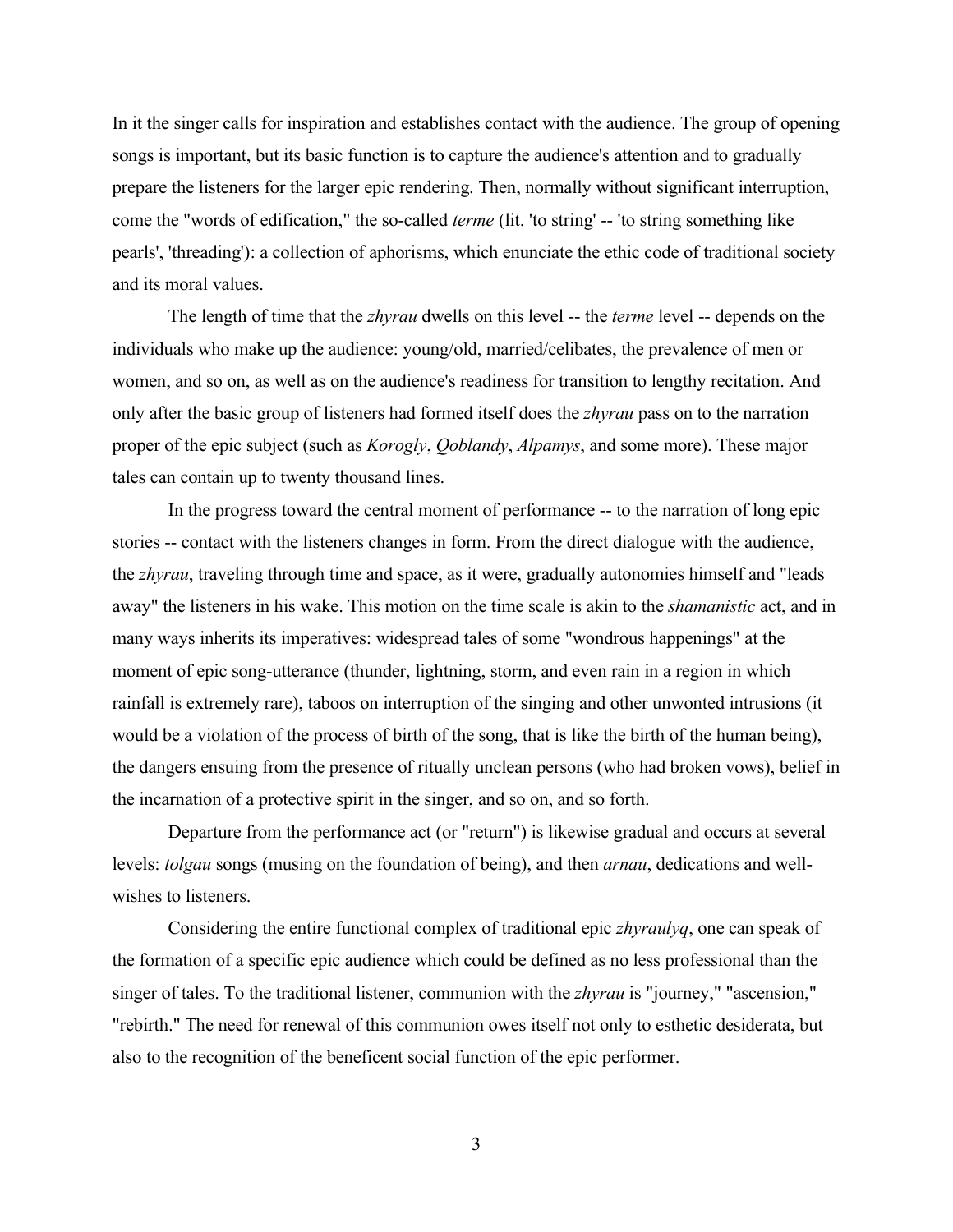Change in the traditional life of the Kazakh in the context of well-known historical conditions, brought about the transformation of the basic criteria of being in our time. Thus, the esthetic approach to traditional art began to take root, a rupture of the holistic perception of the *zhyrau*'s creativity had occurred, and discreteness of perception gradually began to take force: summing rather than synthesizing. This reflected itself on the repertoire of the contemporary epic performers, the singers of tales.

The great epic form began to shape itself differently, not through spiritual union of the community, but in subordination to narrowly musical norms. Autonomous perception of tunes and their "absolutization" in performance had begun. The logics inherent in the unfolding of the long epic gave way to brief songs of moralizing character. This reflected itself even in the terminological designation of the singer of tales: *termeshi* (lit., performer of *terme*).

Young and urban listeners often experience mere informational interest in epic tales today. This interest is satisfied after one or two hearings. More "comfortable" forms of appreciation of epos begin to prevail: a book, or the theatricalization of adapted versions. Furthermore, means of mass information with their bent toward many-voiced and variegated stage shows, consisting of two or three-minute "numbers" (i.e. a sequence of short onstage performances), have contributed to the processes of this transformation.

If restoration of traditional criteria and renaissance of the traditional perception are possible at all, they can only be achieved through active cultural self-cognizance and the return of culture to the "epic environment," to the distinctive epic milieu as a socio-artistic way of life.

## Terme<sup>[3](#page-5-2)</sup>

Open my heart! Overflow! Speak my tongue! Stretch and grow! With mind and thought together joined Plumb the depths and pluck the pearl! For all the thirsty assembled here Let your saddle-bag untied appear!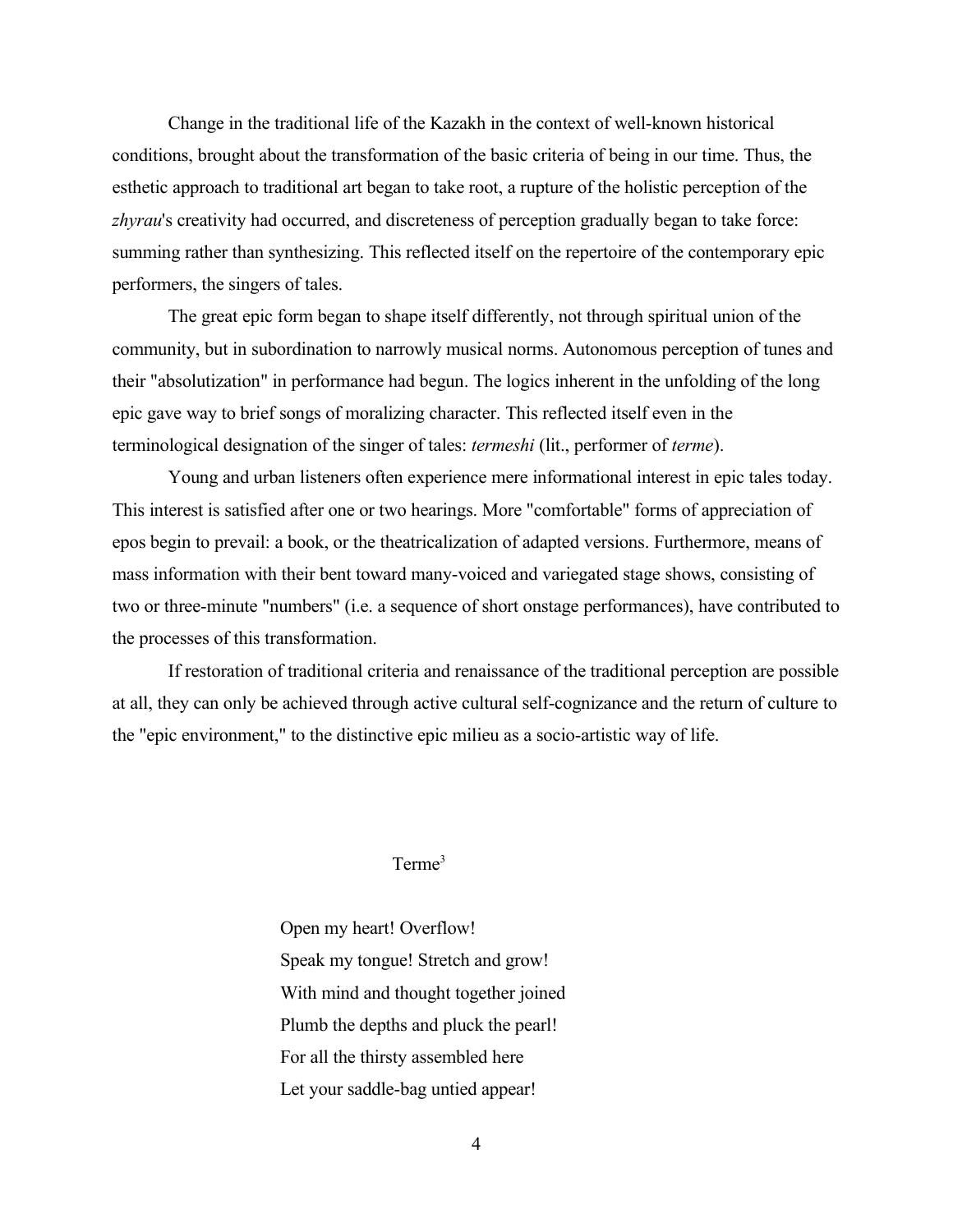For us what's called the people's coat From of old by others cut, Because in custom I'm no expert, Its ends loosened are and frayed. Humbly let me speak my words And may the folk my faults forgive. Oh my heart! Rush not nor stumble Midst clamoring throng be not bewildered. I am the student of a master, Whose arm has skill, whose work is solid. He traveled through the maze of words And without coal his silver forged. You've told my horse to ride straight on, And my heart you've raised on high. My people, let me touch your hearts, Sweet mare's milk may I let you drink. The blunderer has found his way, I've entered the ring and loosed my clothes. In this assembled market grand, The goods with all their prices marked, Both cheap and dear are on display. The listeners thirsty side by side, Oh my red tongue, be not afraid! This is your day to speak and stretch!